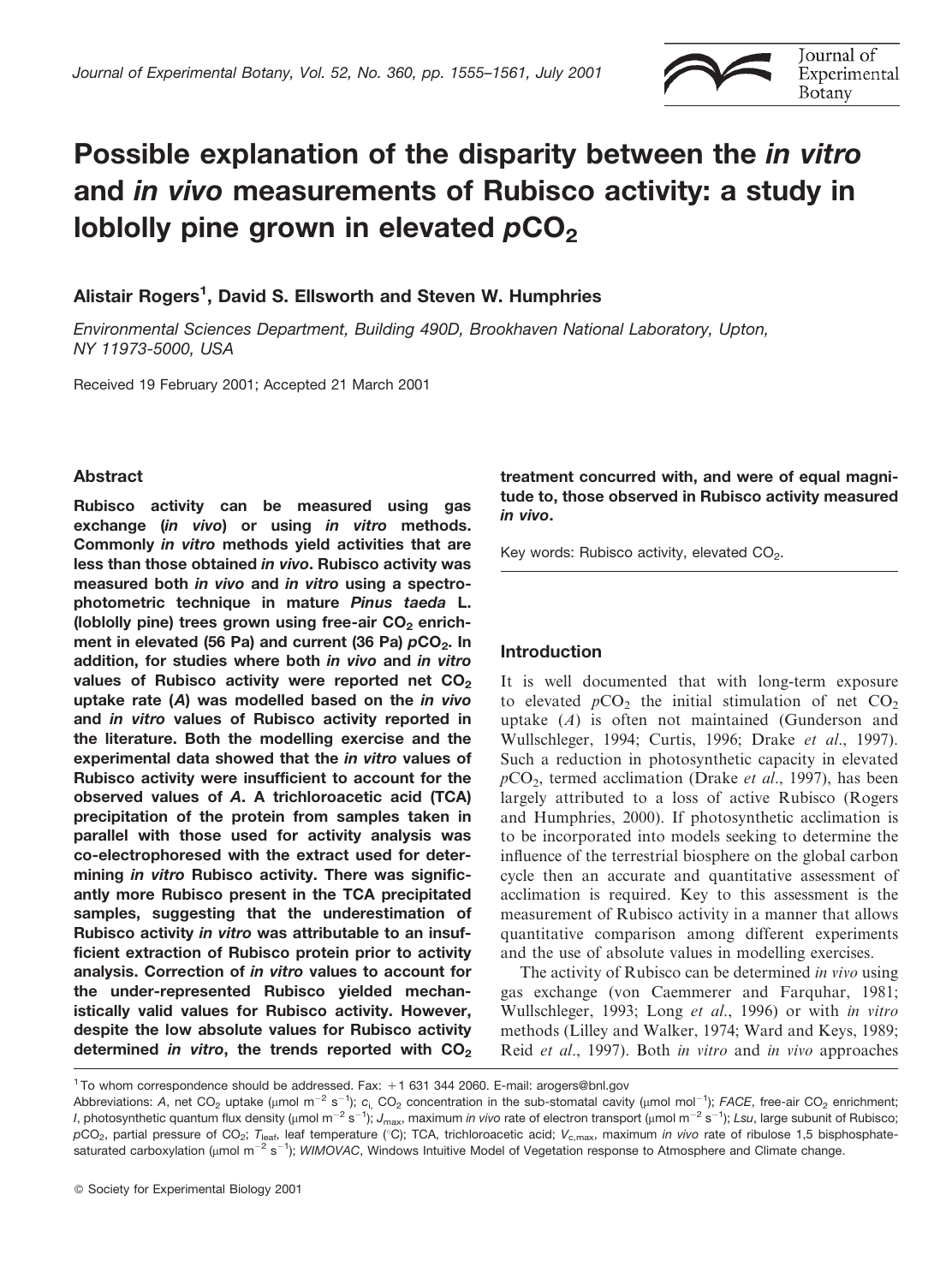seek to measure the same parameter, yet in the few studies where in vivo and in vitro values for Rubisco activity are presented they rarely concur, commonly the *in vitro* values are lower than those obtained in vivo (Myers et al., 1999; Tissue et al., 1999; Griffin et al., 2000).

The authors hypothesized that the NADH-linked spectrophotometric in vitro method underestimates the in situ activity of Rubisco and that this underestimation is due largely to an insufficient extraction of Rubisco protein prior to the *in vitro* assay. To address this hypothesis two approaches were used. (1) A model (WIMOVAC; Humphries and Long, 1995) was used to predict  $C_3$ photosynthesis in order to determine if the *in vitro* values of Rubisco activity reported in the literature are mechanistically capable of supporting the observed  $A$ . (2) Rubisco activity in the needles of *Pinus taeda* (loblolly pine) grown in current and elevated  $pCO<sub>2</sub>$  was determined using an *in vitro* method (Tissue *et al.*, 1993) and *in vivo* by gas exchange and subsequent analyses of the initial slope of the  $A-c_i$  response (Wullschleger, 1993). Four questions linked to this hypothesis have been addressed.

- (1) Based on the mechanism of  $C_3$  photosynthesis described earlier (Farquhar et al., 1980), do in vitro methods underestimate Rubisco activity?
- (2) Is underestimation of Rubisco activity attributable to an incomplete extraction of Rubisco protein prior to in vitro analyses?
- (3) Can in vitro measurements be corrected to give mechanistically valid, quantitative values useful in modelling photosynthesis and its limitations?
- (4) Are *in vitro* estimates of Rubisco activity qualitatively consistent with in vivo values?

# **Materials and methods**

## Plant material and growth conditions

The study was conducted at the free-air  $CO<sub>2</sub>$  enrichment (FACE) site in the Blackwood Division of Duke Forest in Orange County, NC, USA. The site and the FACE facility are described elsewhere (Ellsworth, 1999). The mid-sections of current year needles from 16-year-old loblolly pines grown for c. 2.5 years in elevated (current +20 Pa) and current (36 Pa)  $pCO<sub>2</sub>$  were sampled on 12 May 1999 for the analysis described below (maximum temperature  $c$ . 30 °C, maximum  $I$  1800 µmol  $m^{-2}$  s<sup>-1</sup>). Needle surface area was determined geometrically as described previously (Johnson, 1984).

#### Gas exchange measurements

In situ measurements of the responses of A to  $pCO_2$  (A- $c<sub>i</sub>$ ) curves), were measured with a portable photosynthesis system (Li-Cor model 6400, Lincoln, NE, USA). Sunlit pine needles at the top of the crown were sealed inside the chamber while ensuring that chamber conditions maintained growth  $pCO<sub>2</sub>$ ,

light saturation and a constant temperature  $(28 \degree C)$ . After a short period of equilibration to chamber conditions, the measurements of  $A$ ,  $c_i$ , and stomatal conductance to water vapour were recorded along with environmental parameters. Chamber  $pCO<sub>2</sub>$  was then changed and stepped through seven different concentrations starting close to the  $CO<sub>2</sub>$  compensation point and ending in elevated  $pCO<sub>2</sub>$ . Measurements at each successive  $pCO<sub>2</sub>$  were made after complete flushing of the chamber with the desired  $pCO_2$  judged by stabilization of the  $CO_2$  signal. Frequent leak tests were made to minimize bias in the low  $pCO<sub>2</sub>$ measurements and Teflon tape was used to seal the chamber for measurements. Measurements were made on needles from one tree in each separate experimental plot for the three replicate plots in current and elevated  $pCO_2$ , concurrently with the *in vitro* measurements

#### In vitro Rubisco activity

Five replicate samples were taken from each treatment replicate. These samples included the needles used in the *in situ* gas exchange measurements. The tip and base sections of each fascicle were discarded, the mid-section was immediately ground for 10 s in extraction buffer (Tissue et al., 1993) at 4 °C using a high speed homogenizer (Polytron; Kinematica, Switzerland). Homogenized samples were frozen immediately and stored in liquid nitrogen until analysed. The process of removing needles to freezing in liquid nitrogen took less than 2 min. Samples were thawed and centrifuged at 13 000  $g$  for 30  $s$  in a microcentrifuge tube. An aliquot of the supernatant was used immediately for determining the initial and total (fully activated) activity of Rubisco using the spectrophotometric, NADH, enzyme-coupled assay described earlier (Tissue et al., 1993). Activation state of Rubisco was calculated as the ratio of initial activity to total activity.

#### Rubisco content

The supernatant resulting from the Rubisco activity analysis was also used for SDS-PAGE. An aliquot was combined with a solution of 62 mM tri(hydroxymethyl)-aminomethane,  $2\%$ (w/v) SDS, 65 mM dithiothreitol, and 10% (v/v) glycerol. The trichloroacetic acid (TCA)/acetone method described previously (Damerval et al., 1986) with some adaptations (Rogers et al., 1998) was used to precipitate total needle protein from needles sampled in parallel with those used for the Rubisco activity analyses and from the pellets resulting from the Rubisco activity analysis. Proteins were resolved on 12-18% SDS-polyacrylamide gels as described earlier (Nie et al., 1995). Gels were loaded on an equal needle surface area basis. The large subunit of Rubisco was detected by staining with Coomassie brilliant blue R-250. The identity of the Lsu Rubisco was confirmed by co-electrophoresed molecular weight markers (BioRad, Hercules CA, USA). Quantification of individual bands was performed using a two-dimensional laser scanning densitemeter (model 300A Molecular Dynamics, Sunnyvale CA, USA) as described previously (Nie et al., 1995).

#### Protein content

The protein of the supernatant and pellet resulting from the centrifugation of the Rubisco extraction buffer was precipitated for 16 h at 4  $\degree$ C with 10% TCA. Precipated protein was washed twice with acetone and dissolved in 0.1 M sodium hydroxide. Protein content was determined using a commercial kit (BCA) Protein Assay, Pierce, Rockford, IL, USA).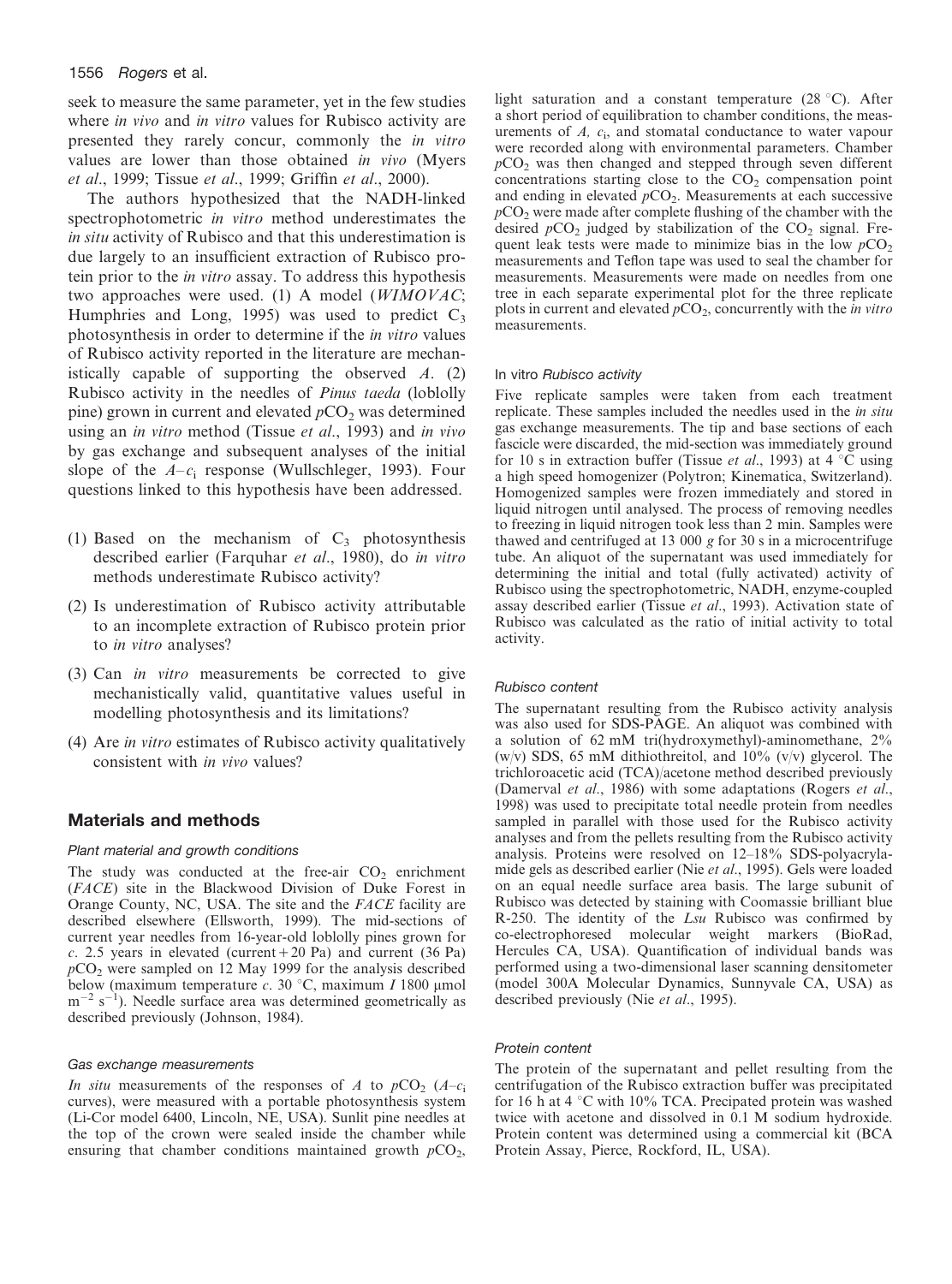#### Modellina

The data used for modelling were taken from studies where both the *in vivo* gas exchange method, and the *in vitro* spectrophotometric method (Lilley and Walker, 1974) were used to determine Rubisco activity. Only studies which provided enough information to determine values for A, I, T<sub>leaf</sub>,  $pCO_2$ ,  $V_{c,\text{max}}$ , and  $J_{\text{max}}$  were selected. The  $WIMOVAC$  modelling system (Humphries and Long, 1995) was used to simulate the effects of elevated  $pCO_2$  on A. The equations used to model leaf photosynthesis (based on those described by Farquhar et al., 1980), are listed in Long and Drake (Long and Drake, 1992) with the exception of the term for electron transport rate that can be found in Evans and Farquhar (Evans and Farquhar, 1991). Dark respiration was assumed to be 1 µmol  $m^{-2} s^{-1}$ (McMurtrie and Wang, 1993). and  $c_i$  to be 0.7 of growth  $pCO_2$ (Long and Drake, 1992; Drake et al., 1997). For each data set values were entered for I, T<sub>leaf</sub>,  $pCO_2$ ,  $V_{c,max}$ , and  $J_{max}$  and then  $WIMOVAC$  was used to predict A in current  $pCO<sub>2</sub>$  (Rogers and Humphries, 2000). The procedure was repeated using the Rubisco activity determined in vitro at both initial and total activity. While the resultant modelled A is somewhat sensitive to the kinetic constants assumed, the goal of this study was not to model A precisely, but instead to test the degree of closure between calculations based on gas exchange measurements and enzymatic measurements while using the widelyaccepted parameterization of the Farquhar biochemical model of photosynthesis.

#### Statistical analysis

Differences in  $A$  (Tables 2, 4) and Rubisco activity (Fig. 1) were examined by analysis of variance using  $P = 0.05$  as the level of significance. An a posteriori Tukey test was used to test for significant differences between individual means. All other statistical analyses were performed using Student's t-test.



Fig. 1. Mean Rubisco activity ( $\pm$ se,  $n=3$  replicate rings) measured in mature loblolly pines growing in elevated  $pCO<sub>2</sub>$  (56 Pa, solid bars) and current  $pCO_2$  (36 Pa, open bars). Estimates of Rubisco activity were made by analysing the response of  $A$  to  $c_i$  following gas exchange measurements (in vivo) and spectrophotometrically following homogenization and freezing of needles (in vitro). All means were significantly different from one another  $(P<0.05)$ .

## **Results**

#### Literature survey

The mean Rubisco activity reported for in vitro values from 10 species was  $c. 50\%$  of that reported from in vivo measurements  $(t_{(2),44}, P<0.05;$  Table 1). The model successfully predicted A when supplied with the Rubisco activity determined in vivo (Table 1). For a few studies which reported all the necessary information it was possible to model the A attainable with in vivo, in vitro and fully activated in vitro Rubisco activity (Table 2). Again, for this smaller data set from eight species, WIMOVAC successfully predicted the observed A. The modelled A obtained when both initial and fully activated in vitro Rubisco activity values were used was significantly lower ( $P < 0.05$ ) than the observed A (Table 2).

## **Experimental results**

The *in vivo* values observed for Rubisco activity were significantly higher than the *in vitro* values  $(F_{1,8} = 153,$  $P < 0.001$ ; Fig. 1). Figures 2A and 3A show the significantly reduced content of the Lsu Rubisco in the supernatant used for *in vitro* Rubisco activity analysis compared to the amount of the Lsu Rubisco recovered using the more thorough TCA method (elevated  $pCO<sub>2</sub>$ ,  $P < 0.05$ ; current  $pCO<sub>2</sub>$ ,  $P < 0.05$ ). Analysis of the pellet and supernatant in samples taken in parallel with those used for the *in vitro* analysis demonstrated that the supernatant contained c.  $25\%$  of the protein and c.  $35\%$ of the Rubisco present in the extract prior to centrifugation (Table 3). Rubisco and protein content in the pellet were significantly higher than that in the supernatant  $(t_{(2),5}, P<0.1,$  and  $P<0.001$ , respectively,  $n=6$ ). There was no effect of  $pCO<sub>2</sub>$  on the distribution of Rubisco between the supernatant and the pellet. Growth in elevated  $pCO<sub>2</sub>$  resulted in a significant decrease in Rubisco activity ( $F_{1,8} = 13.8$ ,  $P < 0.01$ ). This c. 25-30% decrease in Rubisco activity was observed in both the *in vivo* ( $V_{c,\text{max}}$ ) and the *in vitro* measurements ( $P < 0.05$ , Fig. 1). There was no significant effect of elevated  $pCO_2$ 

**Table 1.** The ratio  $(R)$  of Rubisco activity measured in vitro to that measured in vivo; and the ratio of the net  $CO<sub>2</sub>$  uptake rate modelled using WIMOVAC with the in vivo value of Rubisco activity ( $A_{modelled}$ ) to the observed  $CO_2$  uptake rate ( $A_{observed}$ );  $Sp = number of species, n = number of data used in comparison$ 

| Comparison                                 | R | $Spn$ References                                                              |
|--------------------------------------------|---|-------------------------------------------------------------------------------|
| activity                                   |   | <i>in vitro: in vivo</i> Rubisco 0.47 10.45 1, 2, 3, 4, 5, 6, 7, 8, 9, 10, 11 |
| $A_{\text{modelled}}: A_{\text{observed}}$ |   | $0.98$ 10.33 1, 2, 3, 5, 6, 7, 8, 9, 10, 11                                   |

<sup>1</sup>Habash et al. (1995); <sup>2</sup>Li et al. (1999); <sup>3</sup>Martindale and Leegood **The Section of the COSY, S. S. William Control (1997);** 4McKee *et al.* (1995); <sup>5</sup>Myers *et al.* (1999); <sup>6</sup>Paul and Driscoll (1997); <sup>7</sup>Socias *et al.* (1993); <sup>8</sup>Tissue *et al.* (1999); <sup>9</sup>Turnbull *et al.* (1998); <sup>1</sup>  $(1984)$ .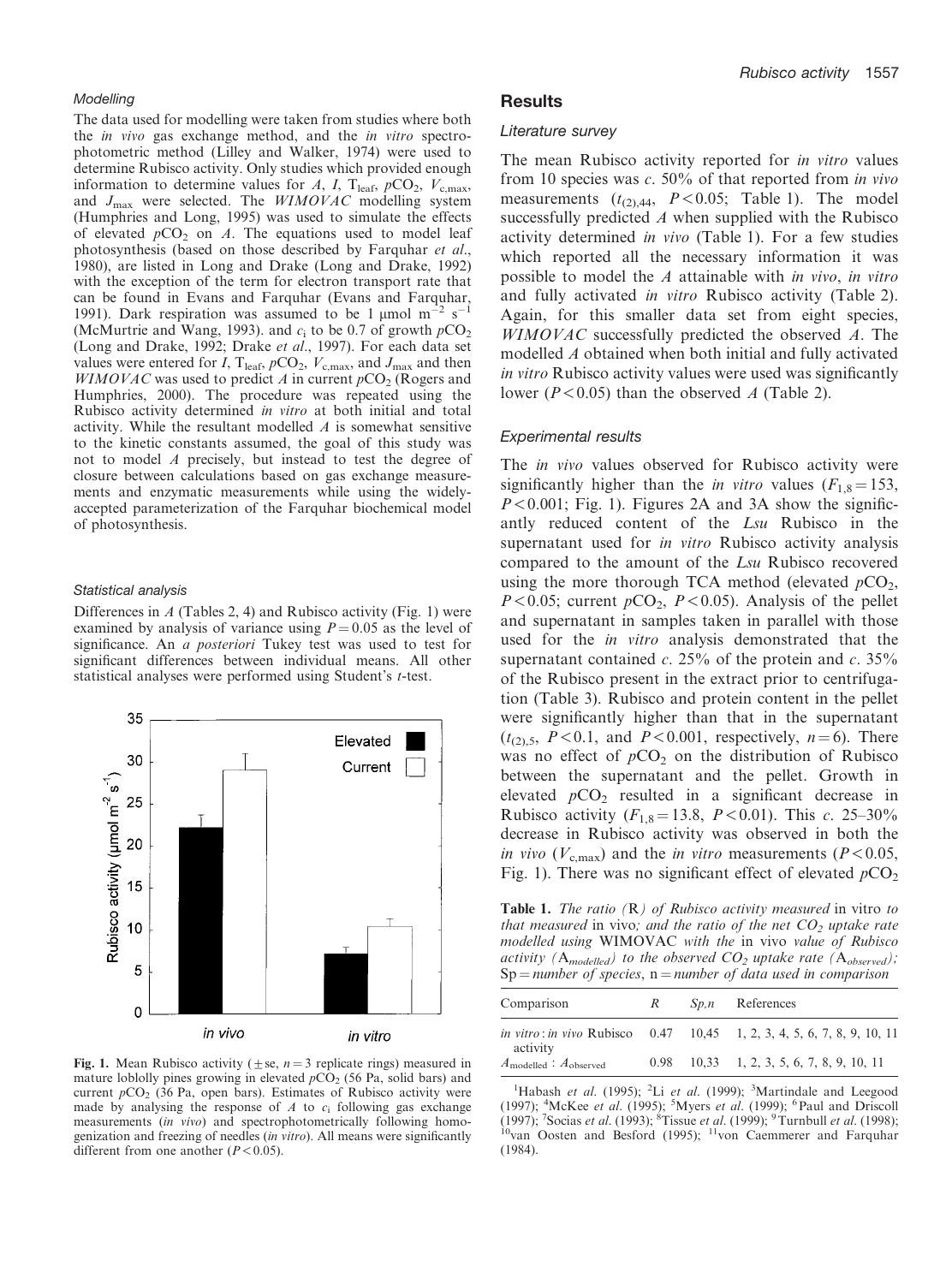#### 1558 Rogers et al.

**Table 2.** Mean Assimilation ( $\pm s\epsilon$ ,  $n = 16$ ) either reported directly in the literature or modelled from reported values of Rubisco activity using the WIMOVAC system to simulate  $C_3$ photosynthesis

Data used for this comparison were taken from the studies cited in Table 1 that determined Rubisco activity using the NADH linked spectrophotometric assay. Means with a common letter are not significantly different  $(P<0.05)$ .

|                                          | Assimilation<br>(µmol m <sup>-2</sup> s <sup>-1</sup> ) |
|------------------------------------------|---------------------------------------------------------|
| Reported                                 | $11.20 + 1.9$ a                                         |
| Modelled using in vivo Rubisco activity  | $10.30 + 1.6$ ac                                        |
| Modelled using in vitro Rubisco activity | $4.10 + 0.8$ b                                          |
| Modelled using fully activated in vitro  | $5.70 + 1.1$ bc                                         |
| Rubisco activity                         |                                                         |



Fig. 2. Sections of Coomassie Blue stained, SDS-PAGE gels showing the levels of the large sub unit  $(Lsu)$  of Rubisco measured in mature loblolly pines growing in elevated (56 Pa) and current (36 Pa)  $pCO_2$ , extracted using two different methods. (A) The comparison between the amount of Lsu Rubisco present in the TCA extract and the amount present in the supernatant used to determine the in vitro Rubisco activity at both elevated and current  $pCO_2$ . (B) The comparison between the levels of Lsu Rubisco in elevated and current  $pCO<sub>2</sub>$  in protein extracted using a TCA/acetone method (TCA) and in protein taken from the supernatant used to estimate the *in vitro* Rubisco activity (supernatant). Valid comparisons are only possible within a gel. Numbers 1, 2 and 3 indicate the three replicate rings in elevated  $pCO<sub>2</sub>$ . The letters A, B and C indicate the three replicate rings in current  $pCO<sub>2</sub>$ .

on the activation state of Rubisco (elevated  $46 \pm 7\%$ ; current 52 ± 9%;  $t_{(2),2}$ , P > 0.05), but the relative levels of the Lsu Rubisco in elevated  $pCO_2$  were c. 25–30% lower than those in current  $pCO_2$  (Figs 2, 3). This significant reduction in Rubisco content in elevated  $pCO<sub>2</sub>$  was observed in the extract used to determine the in vitro Rubisco activity  $(t_{(1),2}, P<0.05,$  Figs 2B, 3B) and in a TCA/acetone total protein extraction  $(t_{(2),2}, P<0.05,$ Figs  $2B$ ,  $3B$ ).

## Correction of in vitro Rubisco activity

The difference between the Lsu content of the TCA acetone extract and the supernatant (Figs 2, 3) was used



Fig. 3. Bars show the mean levels of the Lsu Rubisco ( $\pm$ se,  $n=3$ replicate rings) quantified from the SDS-PAGE gels in Fig. 2. Comparisons are only possible within a pair of bars ( $t_{(2),2}$ ,  $P < 0.05$ ). (A) The levels of  $Lsu$  Rubisco in the TCA/acetone protein isolation (TCA) compared with the levels in the supernantant used for Rubisco activity analysis (supernantant) in elevated and current  $pCO_2$ . (B) The levels of the Lsu Rubisco in elevated (56 Pa) and current (36 Pa)  $pCO<sub>2</sub>$ determined in using a TCA/acetone extraction method and determined from the supernatant used for the *in vitro* Rubisco activity analysis.

Table 3. Rubisco and protein content of the supernatant and pellet resulting from centrifugation of the Rubisco extraction buffer

Analysis was performed on needles taken in parallel with those used for activity analysis. The coomassie blue stained Lsu Rubisco band from SDS-PAGE is shown for one representative replicate. The results of quantifying all six replicates using laser densitometry are shown below.

|              | Supernatant | Pellet       | Percentage in<br>supernatant |
|--------------|-------------|--------------|------------------------------|
| Lsu Rubisco  |             |              | $33 + 4$                     |
| Protein (mg) | $3.2 + 0.4$ | $10.6 + 0.4$ | $23 + 3$                     |

to correct in vitro values of Rubisco activity for Rubisco not present in the supernatant using a multiplier (i.e. 2.63). Although slightly smaller, the corrected in vitro values for Rubisco activity were not significantly different from the *in vivo* values  $(P>0.05$ ; data not shown). Table 4 shows the observed  $A$  and the result of using  $WIMOVAC$  to predict  $A$  using either the in vitro, in vivo or corrected *in vitro* value for Rubisco activity. Regardless of  $pCO_2$  treatment, the A predicted using the *in vitro* value for Rubisco activity was significantly smaller than the observed A ( $P < 0.001$ ). The values of A modelled using the *in vivo* and corrected *in vitro* Rubisco activities were not significantly different from each other or the observed  $A (P > 0.05;$  Table 4).

## **Discussion**

#### Does the in vitro assay underestimate Rubisco activity?

Following a literature search, the *in vitro* measurements of Rubisco activity were used in *WIMOVAC* to predict A.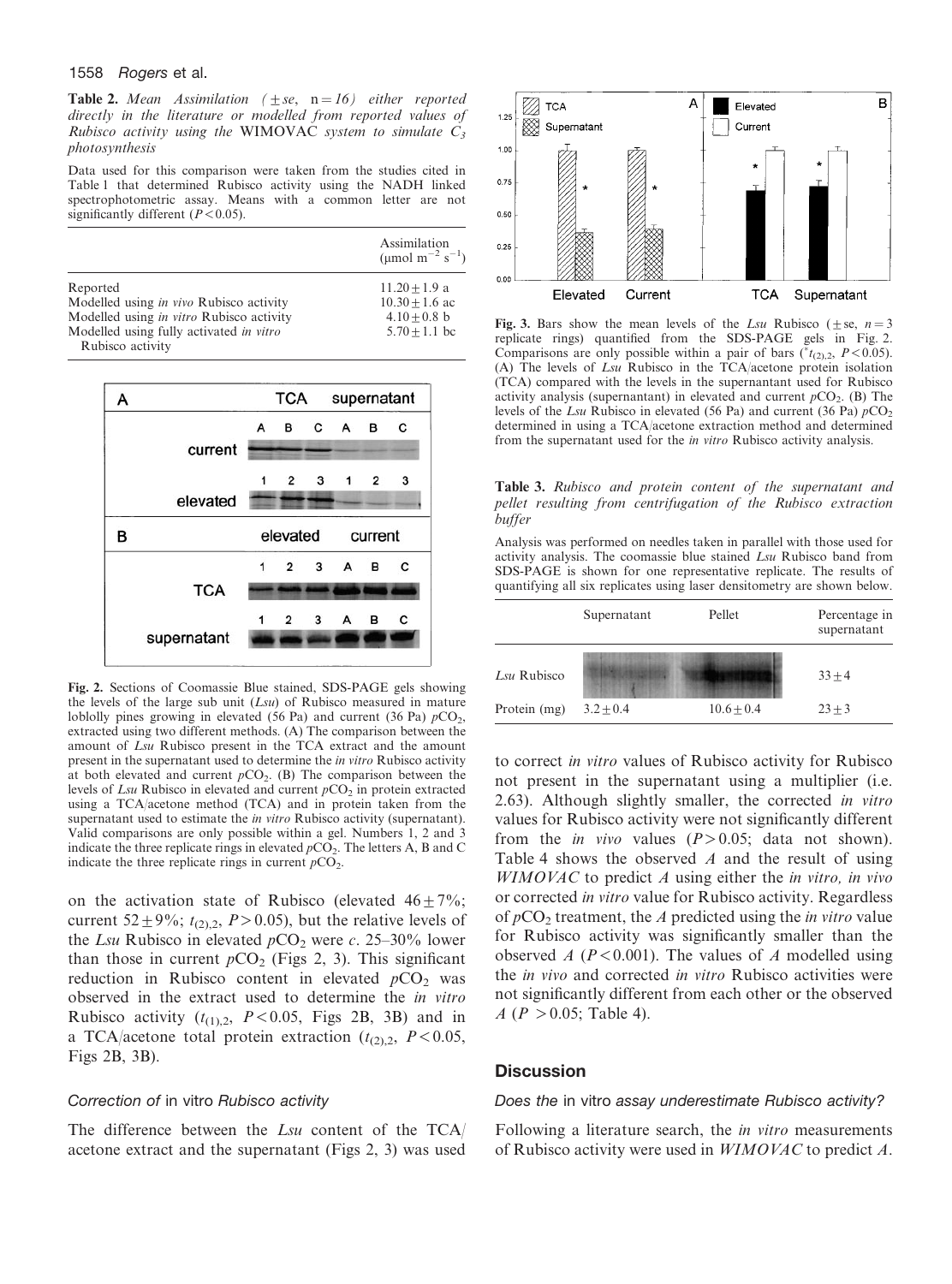| pCO <sub>2</sub>    | Observed $A$                    | Estimate of Rubisco activity used for modelling A |                                |                                    |  |
|---------------------|---------------------------------|---------------------------------------------------|--------------------------------|------------------------------------|--|
|                     |                                 | In vivo                                           | In vitro                       | Corrected<br>in vitro              |  |
| Elevated<br>Current | $6.6 + 0.6$ a<br>$5.4 + 0.4$ bc | $6.4 + 0.5$ ac<br>$5.4 + 0.4$ ac                  | $1.6 + 0.3$ b<br>$1.5 + 0.2 b$ | $5.3 \pm 0.7$ ac<br>$5.0 + 0.4$ ac |  |

**Table 4.** Mean ( $\pm$ se,  $n=3$ ) observed and modelled A for the plants described in Fig. 2 A was modelled using the WIMOVAC system to simulate C<sub>3</sub> photosynthesis. Means with a common letter are not significantly different ( $P < 0.05$ ).

The predicted A was c.  $65\%$  lower than the observed A, clearly demonstrating that the observed A was mechanistically impossible if the *in vitro* estimate of Rubisco activity was correct. It has been suggested that the low values of Rubisco activity reported using the NADH spectrophotometric assay are due to a loss of activation associated with the extraction of Rubisco (Sage et al., 1993; Theobald et al., 1998). However, when the fully activated in vitro values for Rubisco activity were used in the model instead of the initial values, the predicted A was still c. 50% lower than the observed A (Table 2). Even when maximal activity (the activity of the fully activated enzyme in the absence of inhibitors; Parry et al., 1997) was measured in spring wheat, a value was reported that was still  $c$ . 20% lower than that required to support the A observed in the same plants (Theobald *et al.*, 1998).

The experimental data support the conclusions drawn from the literature search. Figure 1 shows that the value for Rubisco activity obtained using the *in vitro* method is lower than that obtained using the *in vivo* method and when used for modelling  $A$  the *in vitro* values were found to be too low to account for the observed  $\vec{A}$  (Table 4). Despite the low activation state  $(c. 50\%)$  the observed value for the fully activated Rubisco was still not sufficient to account for the observed  $A$  (data not shown). Clearly the *in vitro* assay underestimates Rubisco activity.

# Is underestimation of Rubisco activity attributable to an incomplete extraction of Rubisco protein prior to in vitro analyses?

The protein in needles sampled in parallel with the Rubisco activity assay was precipitated using a TCA acetone method. This method is a thorough total protein extraction method (Damerval et al., 1986; Rogers et al., 1998), which, it was assumed, would precipitate all the protein in the needle samples. Figures 2A and 3A clearly show that the amount of *Lsu* Rubisco present in the supernatant used for the spectrophotometric assay of Rubisco activity is lower than the amount in needles sampled in parallel using the TCA/acetone method. As a confirmation the distribution of total protein and Rubisco between the pellet and supernatant was analysed. A large proportion of Rubisco was present in the pellet supporting the hypothesis that Rubisco is underrepresented in the supernatant (Table 3). The difference in the distribution between the supernatant and pellet of total protein and Rubisco is probably due to insoluble proteins that are not represented in the assay buffer. This also suggests that it is unlikely that the low Rubisco activity values obtained with the *in vitro* method are due specifically to insoluble forms of Rubisco which are not present in the supernantant (Crafts-Brandner et al., 1991; Crafts-Brandner and Salvucci, 1994). Using a similar protocol for Rubisco activity analysis in soybean, it has been demonstrated that the relative quantity of Rubisco in the supernatant and pellet fractions were similar to the distribution of Rubisco activity (Crafts-Brandner et al., 1991). This work further supports this study's hypothesis that the 'missing' activity is associated with Rubisco present in the pellet. It is concluded that the rapid, onestep homogenization procedures used for Rubisco isolation, in an attempt to preserve enzyme activation state, fail to isolate a large proportion of the Rubisco present in the needles and lead to an underestimation of Rubisco activity when expressed on a leaf area basis.

# Can in vitro measurements be corrected to give mechanistically valid, quantitative values?

Since TCA extracts co-electrophoresed with the supernatant used for the activity analysis allowed the determination of relative Rubisco content in both extracts (Fig. 2A), the activity value could be corrected for the Rubisco not represented in the supernatant. Table 4 shows that the uncorrected values of in vitro Rubisco activity are not sufficient to account for the observed A. However, if these values are corrected as described above the modelled  $A$  is comparable to, and not significantly different from, the observed A. This suggests that, at least for loblolly pines, TCA/acetone extractions made in parallel with activity measurements can be used to correct for the poor representation of Rubisco in the buffer used for activity analysis and provide mechanistically valid, quantitative estimates of Rubisco activity.

# Are in vitro estimates of Rubisco activity qualitatively consistent with in vivo values?

Growth in elevated  $pCO_2$  resulted in a significant c. 25% reduction in the *in vitro* measured Rubisco activity (Fig. 1) with no change in the activation state of the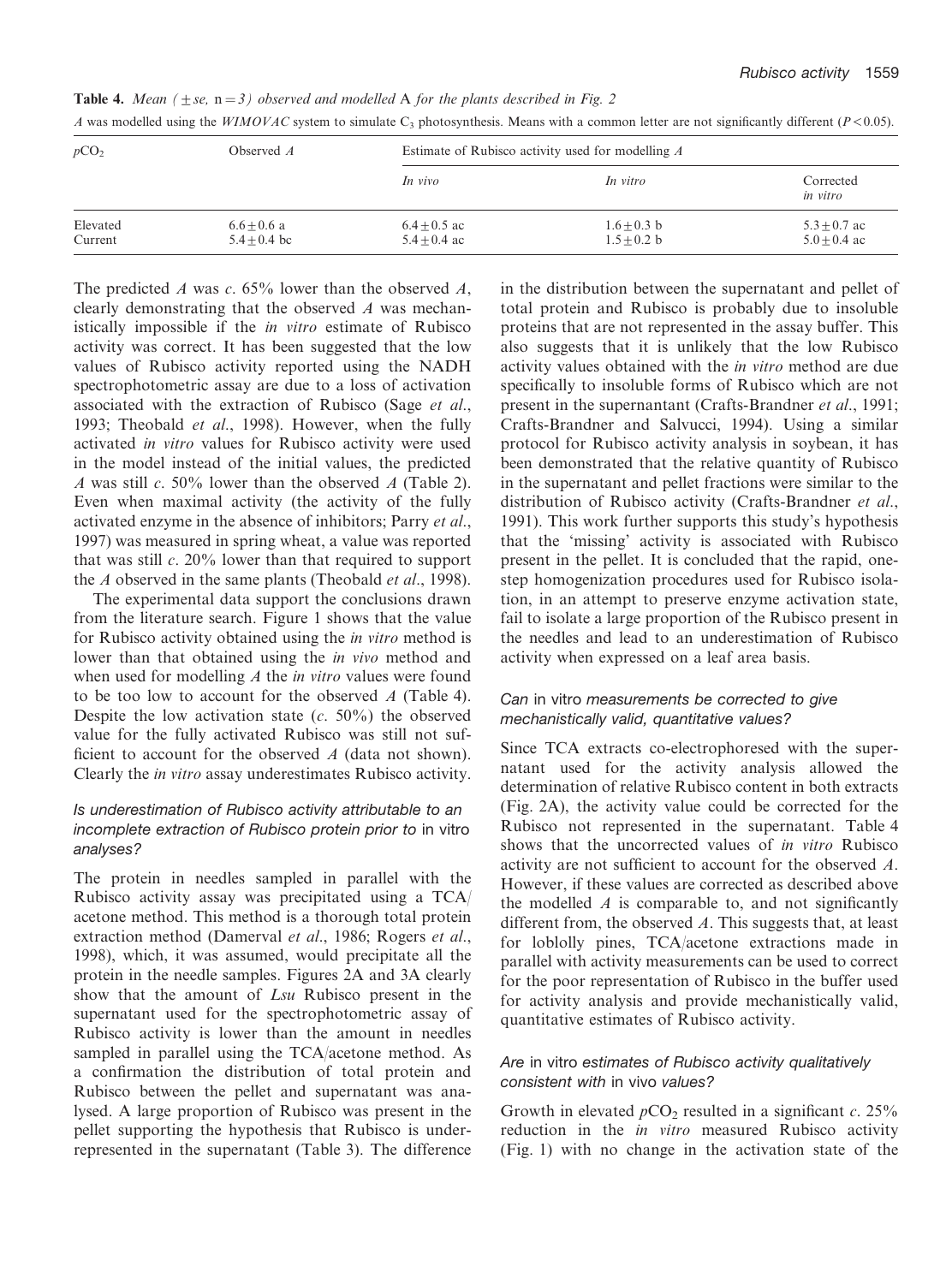## 1560 Rogers et al.

enzyme due to  $pCO<sub>2</sub>$  treatment. This decrease observed with the *in vitro* assay was also measured *in vivo*. This suggests that although the absolute values obtained using the *in vitro* method may not be mechanistically consistent with the observed A the relative treatment effects reported are still valid. This qualitative agreement between the values of Rubisco activity reported in studies using in vitro and *in vivo* methods is well documented (Li et al., 1999; Myers et al., 1999; Tissue et al., 1999; Griffin et al., 2000). Furthermore, Figs 2B and 3B clearly show that the decrease of the Lsu Rubisco in elevated  $pCO<sub>2</sub>$  is visible in both protein extracts and is of the same magnitude.

## **Acknowledgements**

We thank David Tissue for instruction in Rubisco activity analysis, Divine Adika and Elke Naumburg for technical assistance and George Hendrey, Keith Lewin, John Nagy and Andrew Palmiotti for dedication in constructing and operating the *FACE* system. This research was performed under the auspices of the US Department of Energy under contract no. DE-AC02-98CH10886.

## **References**

- Crafts-Brandner SJ, Salvucci ME, Egli DB. 1991. Fruit removal in soybean induces the formation of an insoluble form of ribulose-1,5-bisphosphate carboxylase/oxygenase in leaf extracts. Planta 183, 300-306.
- Crafts-Brandner SJ, Salvucci ME. 1994. The Rubisco complex protein: A protein induced by fruit removal that forms a complex with ribulose-1,5-bisphosphate carboxylase/oxygenase. Planta 194, 110-116.
- Curtis PS. 1996. A meta-analysis of leaf gas exchange and nitrogen in trees grown under elevated CO<sub>2</sub> in situ. Plant, Cell and Environment 19, 127-137.
- Damerval C, Devienne D, Zivy M, Thiellement H. 1986.<br>Technical improvements in two-dimensional electrophoresis increase the level of genetic-variation detected in wheat-seedling proteins. *Electrophoresis* 7, 52–54.
- Drake BG, Gonzalez-Meler MA, Long SP. 1997. More efficient plants: a consequence of rising atmospheric  $CO<sub>2</sub>$ ? Annual Review of Plant Physiology and Plant Molecular Biology 48, 609-639.
- Ellsworth DS. 1999.  $CO<sub>2</sub>$  enrichment in a maturing pine forest: are  $CO<sub>2</sub>$  exchange and water status in the canopy affected? Plant, Cell and Environment 22, 461-472.
- Evans JR, Farquhar GD. 1991. Modeling canopy photosynthesis from the biochemistry of the  $C_3$  chloroplast. In: Boote KJ, Loomis RS, eds. Modeling crop photosynthesis-from biochemistry to canopy. Madison: American Society of Agronomy and Crop Science Society of America, 1-15.
- Farquhar GD, von Caemmerer S, Berry JA. 1980. A biochemical model of photosynthetic  $CO<sub>2</sub>$  assimilation in leaves of  $C<sub>3</sub>$ species. Planta 149, 78-90.
- Griffin KL, Tissue DT, Turnbull MH, Whitehead D. 2000. The onset of photosynthetic acclimation to elevated CO<sub>2</sub> partial pressure in field-grown Pinus radiata D. Don. after 4 years. Plant, Cell and Environment 23, 1089-1098.
- Gunderson CA, Wullschleger SD, 1994. Photosynthetic acclimation in trees to rising atmospheric  $CO<sub>2</sub>$ : a broader perspective. Photosynthesis Research 39, 369-388.
- Habash DZ, Paul MJ, Parry MAJ, Keys AJ, Lawlor DW. 1995. Increased capacity for photosynthesis in wheat grown in elevated  $CO<sub>2</sub>$ : the relationship between electron transport and carbon metabolism. Planta 197, 482-489.
- Humphries SW, Long SP. 1995. WIMOVAC: a software package for modeling the dynamics of plant leaf and canopy photosynthesis. Cabios 11, 361-371.
- Johnson JD. 1984. A rapid technique for estimating total surface area of pine needles. Forest Science 30, 913-921.
- Li J, Dijkstra P, Wheeler R, Drake B. 1999. Photosynthetic acclimation to elevated atmospheric  $CO<sub>2</sub>$  concentration in the Florida scrub-oak species Quercus geminata and Quercus *myrtifolia* growing in their native environment. Tree Physiology 19, 229-234.
- Lilley RM, Walker DA. 1974. An improved spectrophotometric assay for ribulose-phosphate carboxylase. Biochimica et Biophysica Acta 358, 226-229.
- Long SP, Drake BG. 1992. Photosynthetic CO<sub>2</sub> assimilation and rising atmospheric  $CO<sub>2</sub>$  concentrations: crop photosynthesis spatial and temporal determinants. In: Baker NR, Thomas H, eds. Crop photosynthesis spatial and temporal determinants. Elsevier Science Publishers, 69-103.
- Long SP, Farage PK, Garcia RL. 1996. Measurement of leaf and canopy photosynthetic  $CO<sub>2</sub>$  exchange in the field. Journal of Experimental Botany 47, 1629-1642.
- Martindale W. Leegood RC. 1997. Acclimation of photosynthesis to low temperature in Spinacia oleracea L. II. Effects of nitrogen supply. Journal of Experimental Botany 48, 1873-1880.
- McKee IF, Farage PK, Long SP. 1995. The interactive effects of elevated  $CO<sub>2</sub>$  and  $O<sub>3</sub>$  concentration on photosynthesis in spring wheat. *Photosynthesis Research* 45, 111–119.
- McMurtrie RE, Wang YP. 1993. Mathematical models of the photosynthetic response of tree stands to rising CO<sub>2</sub> concentrations and temperatures. Plant, Cell and Environment 16,  $1 - 13$
- Myers D, Thomas R, Delucia E. 1999. Photosynthetic capacity of loblolly pine (Pinus taeda L.) trees during the first year of carbon dioxide enrichment in a forest ecosystem. Plant, Cell and Environment 22, 473-481.
- Nie GY, Long SP, Garcia RL, Kimball BA, Lamarte RL, Pinter Jr PJ, Wall GW, Webber AN. 1995. Effects of free-air CO<sub>2</sub> enrichment on the development of the photosynthetic apparatus in wheat, as indicated by changes in leaf proteins. Plant, Cell and Environment 18, 855-864.
- Parry MAJ, Andralojc PJ, Parmar S, Keys AJ, Habash D, Paul MJ, Alred R, Quick WP, Servaites JC. 1997. Regulation of Rubisco by inhibitors in the light. Plant, Cell and Environment 20, 528-534.
- Paul MJ, Driscoll SP. 1997. Sugar repression of photosynthesis: the role of carbohydrates in signaling nitrogen deficiency through source:sink imbalance. Plant, Cell and Environment  $20, 110 - 116.$
- Reid CD, Tissue DT, Fiscus EL, Strain BR. 1997. Comparison of spectrophotometric and radioisotopic methods for the assay of Rubisco in ozone-treated plants. Physiological Plantarum 101, 398-404.
- Rogers A, Fischer BU, Bryant J, Frehner M, Blum H, Raines CA, Long SP. 1998. Acclimation of photosynthesis to elevated  $CO<sub>2</sub>$  under low-nitrogen nutrition is affected by the capacity for assimilate utilization. Perennial ryegrass under free-air CO<sub>2</sub> enrichment. Plant Physiology 118, 683-689.